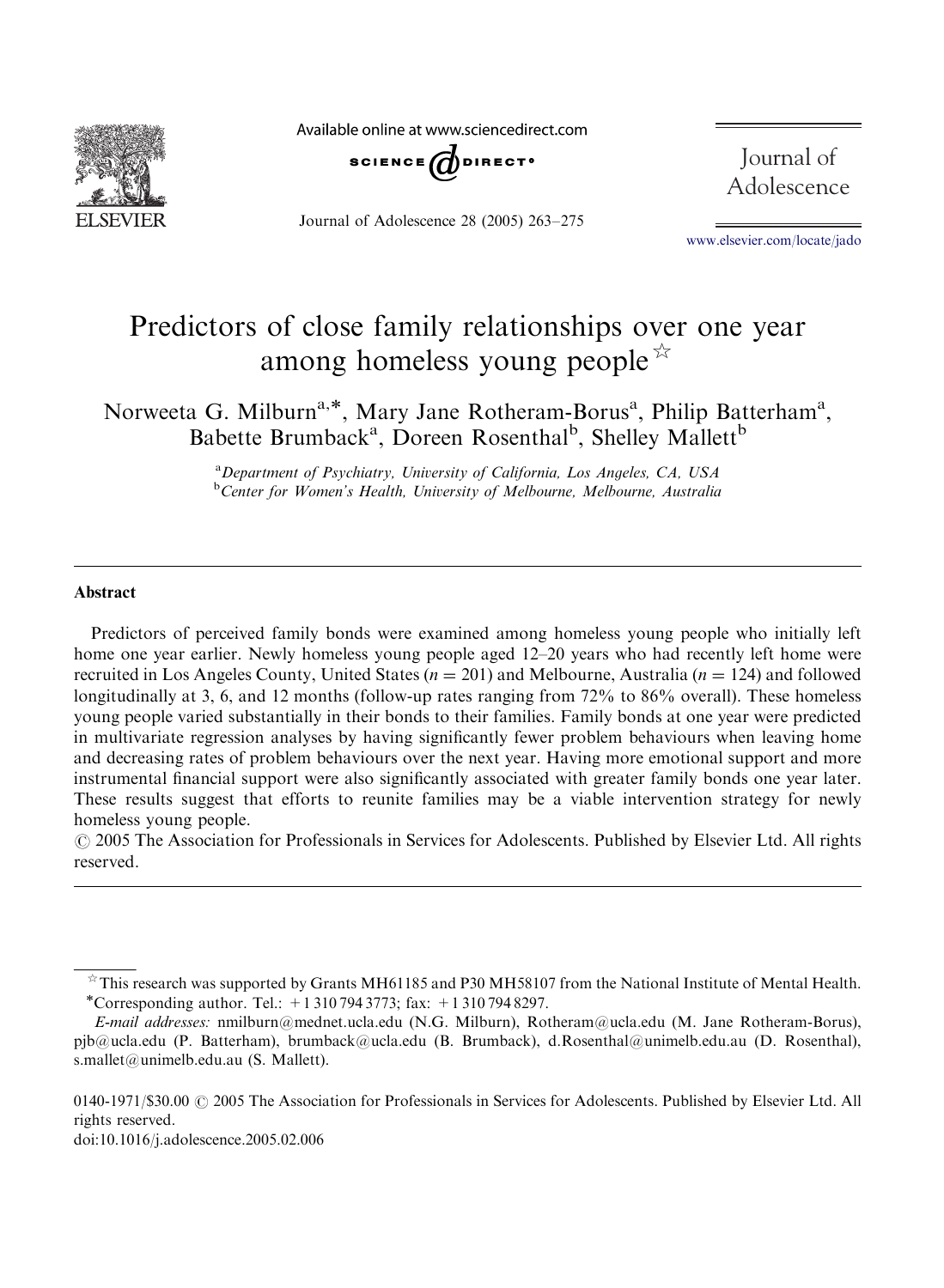# **Introduction**

Homeless young people are typically found to engage in a broad range of problem behaviours and to come from backgrounds high in stress that are likely to exacerbate problems [\(Bao,](#page-10-0) [Whitbeck, & Hoyt, 2000](#page-10-0); [Tyler, Cauce, & Whitbeck, 2004](#page-11-0)). The developmental trajectory of homeless young people has been assumed to be one of spiraling into increasingly marginalized subcultures that may exacerbate the onset of problems ([Ayerst, 1999;](#page-10-0) [Tyler, Hoyt, Whitbeck,](#page-11-0) & [Cauce, 2001](#page-11-0)). In particular, families of homeless young people are often believed to be responsible for runaway episodes: physical and sexual abuse, parental substance use, and irreconcilable differences between parents and young people are often cited as precipitants for adolescents leaving home ([Tyler, Cauce,](#page-11-0) & [Whitbeck, 2004](#page-11-0); [Whitbeck, 1999](#page-12-0)).

Although the relationships that homeless young people have with their parents are often negatively characterized, there is little known about the variability in perceptions and the types of relationships that young people have with their parents after they leave home. Strong parental bonds and family closeness have consistently been identified as a protective factor for adolescents [\(Steinberg](#page-11-0)& [Morris, 2001](#page-11-0); [Tinsley, Lees,](#page-11-0) & [Sumartojo, 2004](#page-11-0)). Positive parental bonds have been linked to lower rates of adolescent sexual risk acts, substance use, and teenage pregnancy [\(Markham et al., 2003\)](#page-11-0). Conversely, high-quality parent–adolescent relationships have been linked to successful outcomes in early adulthood ([Valiente, Fabes, Eisenberg, & Spinrad, 2004](#page-12-0)). When adolescents experience stressful life events, parents may serve to buffer their children's experiences to lessen the negative impact of these events. Family bonds include being close to, cared for by, and loved and wanted by family members, as well as being satisfied with and acknowledging the importance of relationships with family members. Knowledge of family bonds among homeless young people may allow us to design interventions to mobilize families as a protective factor for some homeless young people. The goal of this paper is to examine perceptions of family bonds one year following an initial incident of leaving home and the prospective predictors of family bonds a year later in a sample of newly<sup>1</sup> homeless young people who had been out of home for a short period of time and engaged in fewer behavioural problems than chronically homeless young people (Milburn, Rotheram-Borus, Rice, Mallett,  $&$  Rosenthal, [in submission](#page-11-0)). These young people were recruited in Los Angeles County, California in the United States (US) and Melbourne, Victoria in Australia (AU).

<sup>&</sup>lt;sup>1</sup>Most research on homeless adolescents has focused on chronic experienced homeless adolescents who have been out of home for extended periods of time or have had multiple episodes of leavinghome (e.g., [Whitbeck & Hoyt, 1999](#page-12-0)). The distinction between newly homeless young people who have been out of home for a short period of time and chronic experienced homeless young people has been often overlooked in the research literature. The distinction that has been made most often among homeless adolescents has been between young people who are literally on the streets and young people in shelters [\(Kipke, Simon, Montgomery, Unger,](#page-11-0) [& Iversen, 1997](#page-11-0); [Greene, Ringwalt, & Iachan, 1997\)](#page-11-0). Time out of home is implied within a classification of homeless young people based upon the location but it is not the primary classifying criterion. Classifying homeless young people by time out of home provides a greater understanding of the heterogeneity of homeless young people. For example, in Los Angeles County, newly homeless young people who have been out of home for 6 months or less are more likely to be younger, female, heterosexual, Latino, to be attending school, and come from single parent families, and less likely to report physical/sexual abuse as an important reason for leaving home, less likely to have been in jail/juvenile detention, less likely to be pregnant or parents, and to engage in fewer high risk behaviours for HIV than chronic experienced homeless young people who have been out of home for more than 6 months.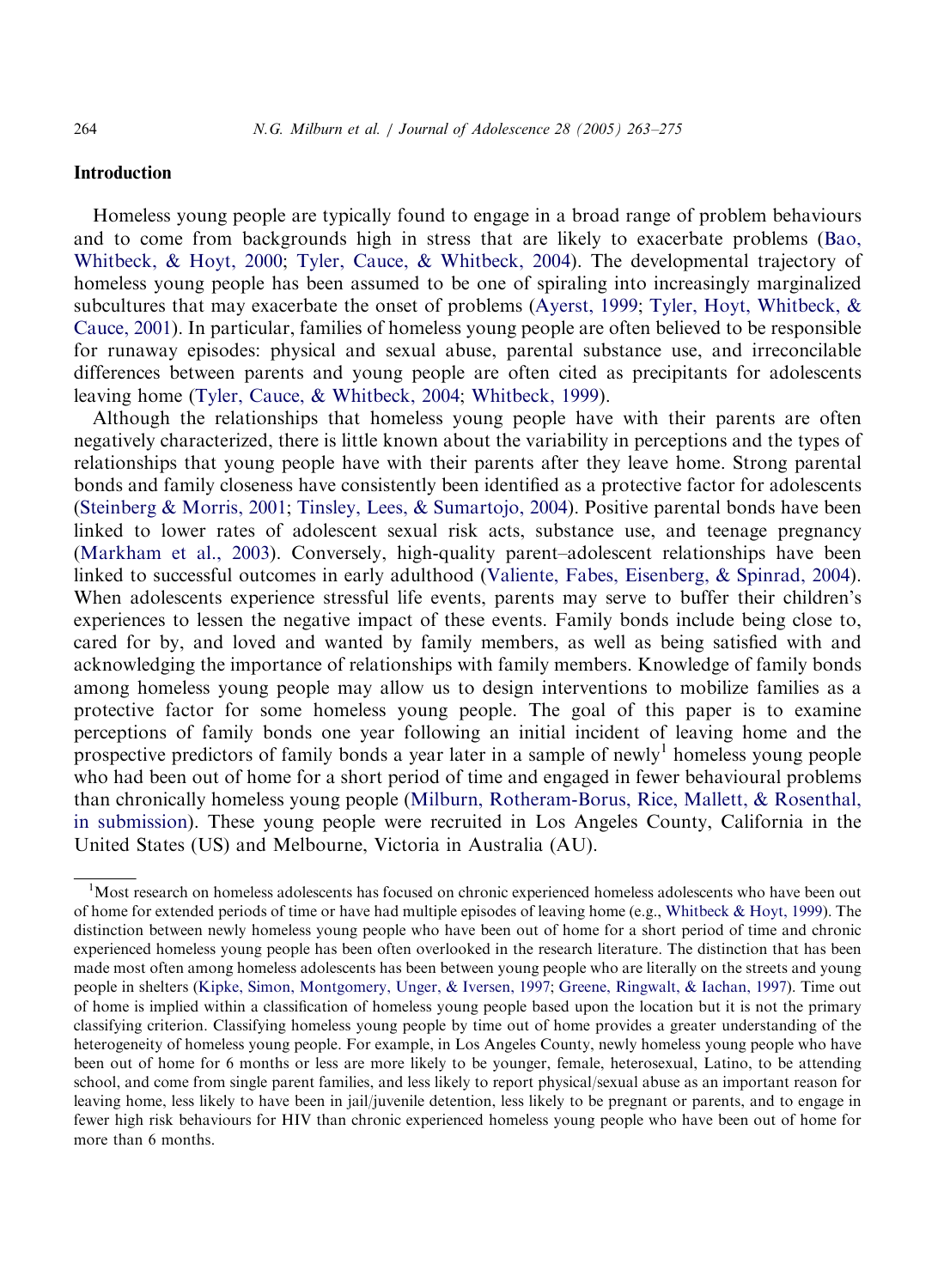Homeless young people may be much more likely to have distant relationships with their parents. Homeless young people often report that the precipitating event for leaving home is conflict with family [\(Robertson & Toro, 1999](#page-11-0); [Whitbeck](#page-12-0) & [Hoyt, 1999](#page-12-0)). Some homeless young people report a history of experiencingviolence and abuse in their families ([Schaffner, 1998](#page-11-0); [Tyler](#page-11-0) & [Cauce, 2002\)](#page-11-0), frequent moves and unstable housingwhile with their families [\(Saewyc, 2003](#page-11-0)), and neglect within the family ([Powers, Eckenrode,](#page-11-0) & [Jaklitsch, 1990](#page-11-0); [Molnar et al., 1998;](#page-11-0) [Yates,](#page-12-0) [MacKenzie, Pennbridge,](#page-12-0) [& Cohen, 1988](#page-12-0)). Family bonds in homeless young people have not been examined prospectively, so how their family bonds may change over time is not known.

## Predictors of family bonds

Three types of predictors can influence perceptions of family bonds a year later among newly homeless young people: the geographic and homelessness context of young people, including the country that they live in, their sociodemographic characteristics, family violence in a young person's past as a reason for leaving home and patterns of leaving home (e.g. Whitbeck  $\&$  Hoyt, [1999](#page-12-0); [Sutherland & Shepherd, 2001\)](#page-11-0); history and developmental trajectory of externalizingand internalizing problems (e.g. [Whitbeck, Hoyt,](#page-12-0)  $&$  [Ackley, 1997](#page-12-0); [Robertson](#page-11-0)  $&$  Toro, 1999; [Whitbeck,](#page-12-0) [Johnson, Hoyt](#page-12-0) & [Cauce, 2004](#page-12-0)); and social relationships and the types of support provided by different members of the young person's social network (e.g. financial help).

The context in which a leaving home episode occurs is a significant determinant of its outcome. Geographic context, such as the country where young people live, can provide service systems that vary in how they encourage young people to return home or offer options for their sustained exit from their families of origin. We included the country site, whether young people were from the US or AU, as a predictor of family bonds. The US and AU are similar in several ways: both are large, developed countries which value family relationships highly, both have very organized social service systems devoted to homeless young people, large immigrant populations, strong social norms for individualism, and formal health care and foster care systems for homeless young people [\(Kim, Trandis, Kagitchibasi, Choi,](#page-11-0) & [Yoon, 1994](#page-11-0)). Yet, they also differ in that AU provides geographically dispersed services, preventive services, and limited governmental allowances for homeless young people.

Other contextual factors such as sociodemographic and homelessness characteristics can be related to perceptions of family bonds (e.g. [Baer, 1999](#page-10-0); [Lee, Lester, & Rotheram-Borus, 2002](#page-11-0)). Both family relationships and patterns of homelessness significantly vary by young people's gender, age, type of parent, and religiosity. As young people grow older, peers become increasingly important, compared to family [\(Sutherland](#page-11-0) & [Shepherd, 2001\)](#page-11-0). Female adolescents are closer to their families than male adolescents are ([Lee et al., 2002\)](#page-11-0); adolescents in single-parent households report more conflicts with family than adolescents in two-parent families [\(Baer, 1999](#page-10-0)); and religious practices such as attending church can strengthen family relationships [\(Snarey](#page-11-0) [& Dollahite, 2001](#page-11-0)).

Homeless young people often report leaving home because of family abuse ([Whitbeck](#page-12-0)  $&$  [Hoyt,](#page-12-0) [1999](#page-12-0)). Young people who are out of home for a prolonged period of time are more likely to engage in behaviours that further separate them from family [\(McMorris, Tyler, Whitbeck,](#page-11-0) & [Hoyt, 2002](#page-11-0); [Milburn, Rotheram-Borus, Rice, Mallett, & Rosenthal, in submission\)](#page-11-0).

Homeless young people have both been characterized by high rates of reports of both externalizing and internalizing symptoms. Externalizing problems generally cause great disturbance to others and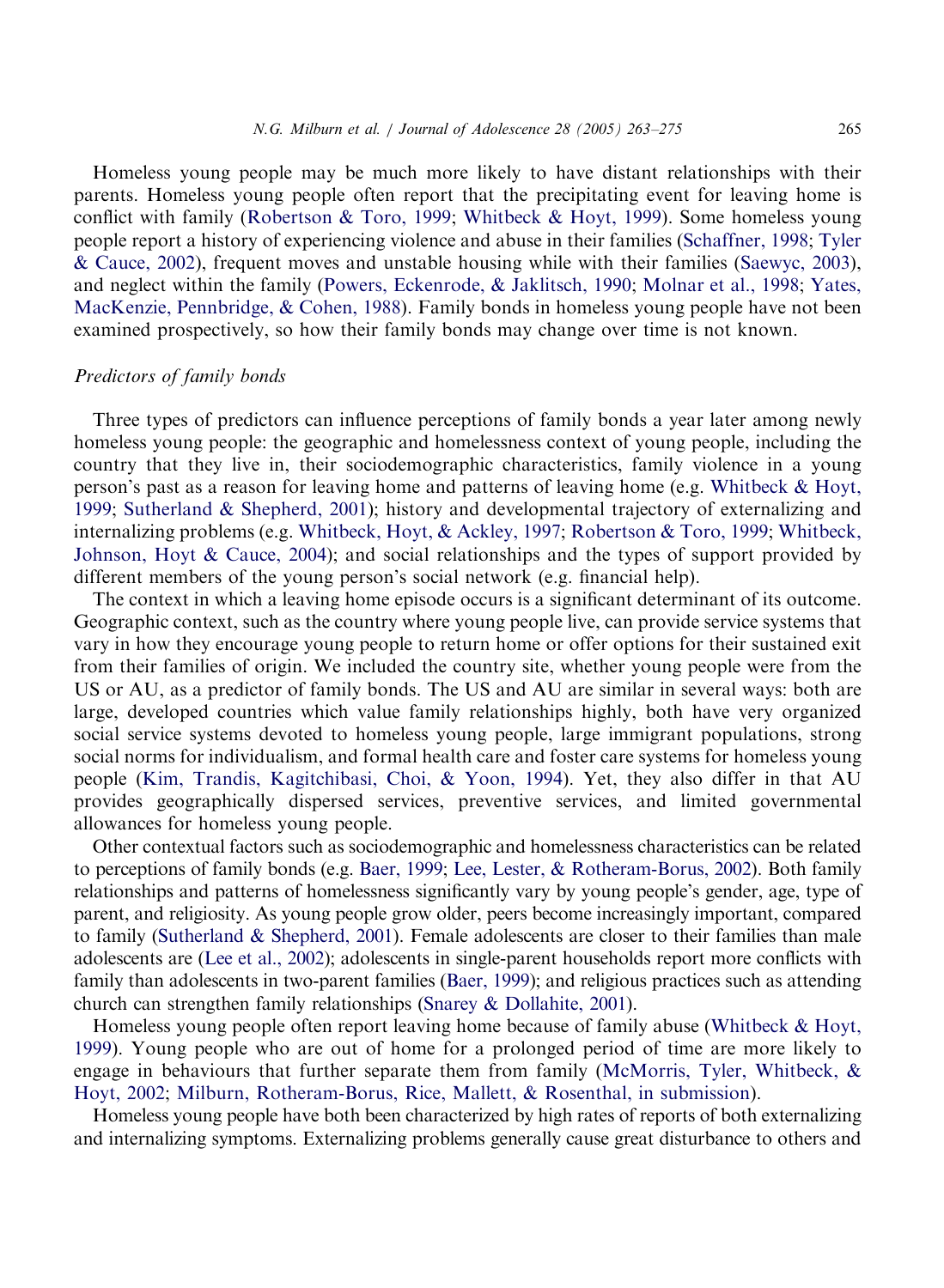involve conduct problems that may lead to contact with the criminal justice system, substance abuse, and risky behaviours such as multiple sexual partners. Some homeless young people sampled in small- to medium-sized cities were reported to have conduct disorders ([Whitbeck et al., 2004](#page-12-0)), with behaviours such as stealing  $(23\%)$ , breaking and entry  $(14\%)$ , dealing drugs  $(20\%)$ , and prostitution  $(2\%;$  [Whitbeck, Hoyt, & Ackley, 1997\)](#page-12-0) being much higher than among non-homeless young people. At least one in four young people in a sample of 251 homeless adolescents from the Detroit area met criteria for alcohol or substance abuse disorder ([McCaskill, Toro,](#page-11-0) & [Wolfe, 1998;](#page-11-0) [Toro](#page-11-0) & [Goldstein,](#page-11-0) [2000\)](#page-11-0). These behaviours typically cause great distress to parents.

The rates of emotional distress, particularly depression, have also been high and consistent across studies [\(Robertson & Toro, 1999\)](#page-11-0). Homeless young people are at elevated risk for emotional distress [\(Robertson & Toro, 1999](#page-11-0)). Whether the emotional problems are a cause of homelessness or a consequence of the conditions that precipitate homelessness has been unclear, because there are so few longitudinal studies. Emotionally distressed young people may isolate themselves from their family or seek emotional closeness, as young people feel depressed or anxious. Finally, a potential buffer for family bonds may be strongsocial relationships with peers and other relatives. Simultaneously, emotional, social and instrumental (e.g. financial) support from these social relationships may serve to offer alternatives to family bonds among newly homeless young people who are experiencing conflict at home.

In summary, we expected that: (1) given the negative family relationships that have been reported in cross-sectional work, newly homeless young people would perceive low levels of family bonds one year after leaving home; (2) country site would predict perceptions of family bonds, but whether the US or AU would have higher levels of family bonds was not clear because geographical context has not been considered in previous studies of homeless young people; (3) sociodemographic characteristics would predict perceptions of family bonds with newly homeless young people who were younger or female or attended religious services or were not from singleparent families reporting higher levels of family bonds than their counterparts; (4) reports of family violence and abuse as a reason for leaving home and being away from home a longer period of time would predict lower levels of family bonds; (5) externalizing behaviours (EB) would predict lower levels of family bonds; (6) emotional distress as an internalizing symptom would predict perceptions of family bonds but the direction, high or low, could not be specified; and (7) given the potential for social relationships to influence young people in very different ways, we were unsure whether social relationships and emotional, social and instrumental support would predict high or low levels of family bonds.

## Methods

#### Participants

Representative samples of newly homeless adolescents were recruited in the US and AU. Three criteria were used to select participants: (1) age ranging from 12 to 20 years;<sup>2</sup> (2) spent at least two

 $2$ The purpose of this study was to understand the developmental trajectories of homeless young people over time, so initially the age range of 12–17 years was selected. Previous studies with representative samples of homeless young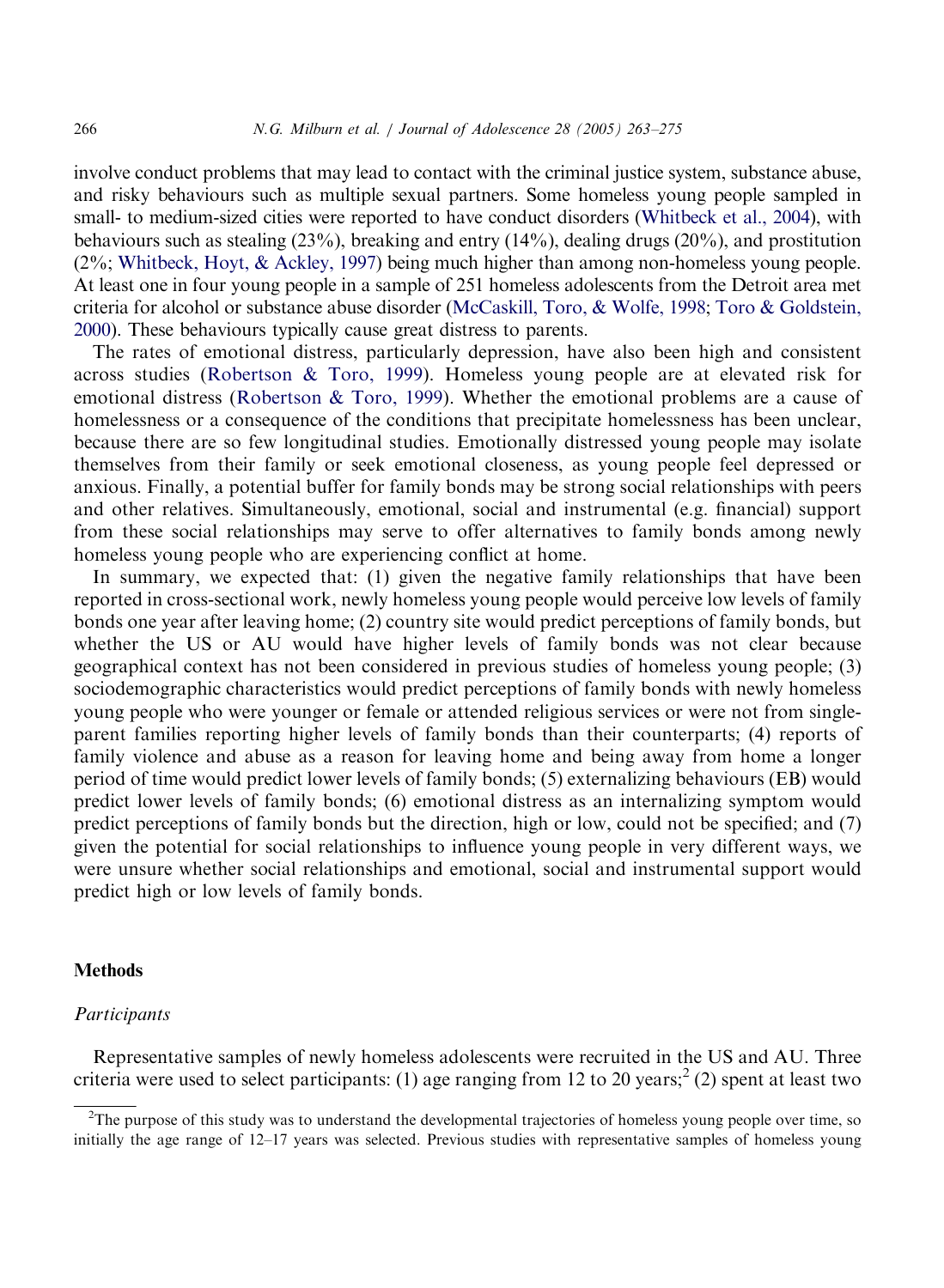consecutive nights away from home without parent's or guardian's permission if under age 17 years or been told to leave home; and (3) had been away from home for 6 months or less. The recruitment process varied somewhat across the two countries. The variation reflected our attempts to be respectful of the research norms and expectations of service providers in the respective countries. In the US, sites were selected through a systematic process. First, all of the potential recruitment sites for homeless adolescents in Los Angeles County were identified through snowball sampling techniques by interviewing line and supervisory staff in agencies that served homeless adolescents throughout the county ([Brooks, Milburn, Witkin & Rotheram-](#page-11-0)[Borus, 2004](#page-11-0); [Witkin, Milburn, May, Brooks, & Rotheram-Borus, in press](#page-12-0)). Thirty sites were identified, including 17 shelters and drop-in centers and 13 street hangout sites. Next, the 30 sites were audited at pre-selected times over three different weeklong time periods to determine the number of homeless adolescents that could be found at each site. All of these locations were included as recruitment sites. Interviewers were sent out in pairs to screen and recruit eligible homeless adolescents.

In AU, recruitment sites were systematically selected from a database of all young people and homeless services across the five metropolitan regions of Melbourne. Service managers were approached to seek permission for their service's involvement in the project. Of the 114 eligible services, 112 agreed to participate. Participants were subsequently recruited from 95 agencies. Each service was given an information session that outlined the project and informed staff of the eligibility criteria for participants. Potentially eligible homeless young people were referred to the study by staff working at these services, either by giving the young person the project's free-call number or telephoning the number on their behalf.

Interviewers at both sites conducted a comprehensive screening of adolescents with a 13-item screening instrument to determine whether they were eligible to participate in the study. The instrument was designed to mask the eligibility criteria, confirm eligibility, and establish the length of time the young person had been away from home. Participants were assured of confidentiality and the informed consent process was reviewed.<sup>3</sup> Participants were also told that interviewers were required to report current physical or sexual abuse (if under 17 years) and serious suicidal or homicidal feelings. The study fulfilled all human subject guidelines and was approved by the Institutional Review Board (IRB) at the University of California, Los Angeles.

# Procedure

The interviewers received approximately 40 h of training, which included lectures, role-playing, mock surveys, ethics training, emergency procedures, and technical training. All interviews were conducted face-to-face by trained interviewers usingan audio-taped computer-assisted interview

<sup>(</sup>footnote continued)

people had most often surveyed youth over 18 years ([Greene, Ennett, & Ringwalt, 1999\)](#page-11-0). The age range was expanded, however, after service providers noted that some young people who had recently left home were over 17 years, and the range of 12–17 years did not accurately reflect the population that they were serving ([Brooks et al., 2004](#page-11-0)).

<sup>&</sup>lt;sup>3</sup>Informed consent was obtained from all participants 18 years and older. If participants were minors and living at home at the time of the interview, informed consent was obtained from a parent/guardian and assent was obtained from the minor. If participants were minors and living on the streets at the time of the interview, en locus parentis consent was obtained from a member of the outreach (recruitment) team present, and assent was obtained from the minor.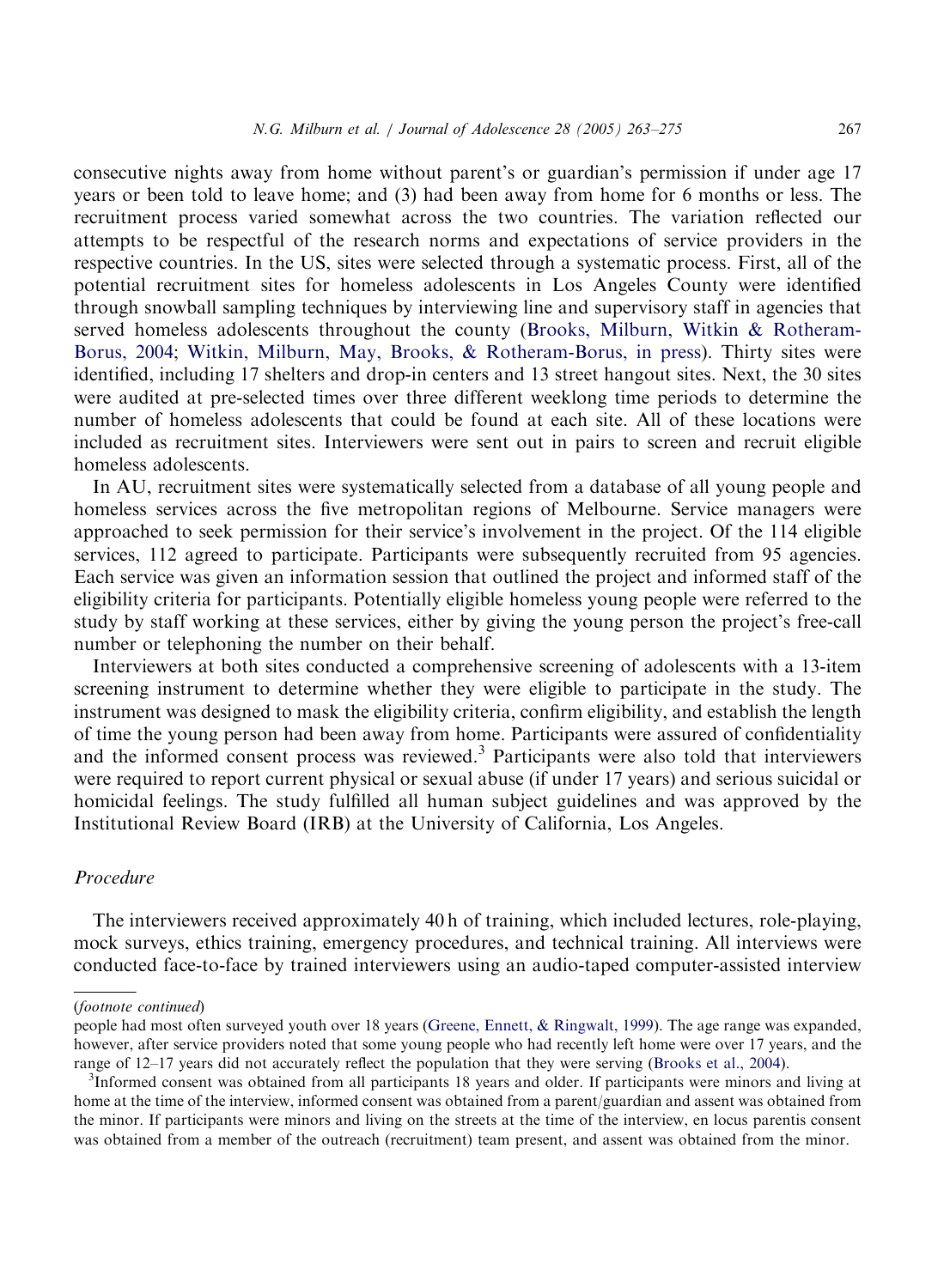schedule (ACASI) that lasted between 1 and  $1\frac{1}{2}$ h. Paper and pencil surveys were used at a few street sites out of necessity. Participants received \$20 in local currency as compensation for their time for the baseline interview and \$25, \$30, and \$35, respectively, for the 3-, 6-, and 12-month follow-ups. The follow-up rates were 83%, 88%, and 83% rate in the US; and 72%, 84%, and 86% in AU. Baseline refusal rates were less than 7% in the US and not evaluated in AU.

## Measures

Family bonds. Young people rated four types of family relationships by one year: with (1) mother or female guardian, (2) father or male guardian, (3) siblings, and (4) extended family members. The ratings for each of these relationships covered five dimensions: (1) closeness (2) caring, (3) importance, (4) satisfaction, and (5) perceived love received. Questions were asked in the form, ''Do you feel close to your mother?'' with a follow-up question of ''How close, somewhat close or very close?" if the young person answered affirmatively to the first item in the pair. From these pairs, a score was calculated: 0 (not at all), 1 (somewhat), or 2 (very much). These scores were summed across all of the family relations and dimensions, resultingin a summary score ranging from 0 to 40 reflecting positive bonds, which is closeness across all family members.

## **Predictors**

Geographic and sociodemographic characteristics: At baseline, young people reported their country site (US or AU), gender, age (date of birth), type of guardianship (single parent versus other), and attendance at religious services (never, occasional, or frequent).

Homelessness characteristics: Young people reported whether family physical violence was a reason for them to leave home at baseline. It was dichotomized as 0 (not important) and 1 (somewhat important, important, and very important). School-related reasons for leaving home were ascertained usinga scale constructed from summingresponses on three questions regarding conflict with teachers, peers, and school problems at baseline. Young people rated each domain on a four-point scale as being unimportant  $(0)$  to very important  $(3)$  as a reason for leaving home. Scores ranged from 0 to 9. Family-related reasons for leaving home were assessed using a scale constructed from summing responses on four questions regarding being told to leave home, parental financial problems, conflict with parents and parental separation or divorce at baseline. Responses were rated on the same four-point scale as school-related reasons. Scores ranged from 0 to 12. Friend-related reasons for leaving home were ascertained usinga scale constructed from summing responses on three questions regarding boyfriend/girlfriend difficulties, pressure from friends and traumatic events involvinga friend or acquaintance at baseline. Responses were rated on the same four-point scale as school-related reasons. Scores ranged from 0 to 9. Time away from home since baseline was inferred, as questions regarding this characteristic of homelessness were not directly asked. As a proxy for this predictor, the number of interviews in which the young person reported homelessness was counted, resulting in a time span of either 0, 3, 6, 9 or 12 months away from home. Another measure of the nature of homelessness was whether the young person had *exited homelessness by one year*, which was asked as a yes/no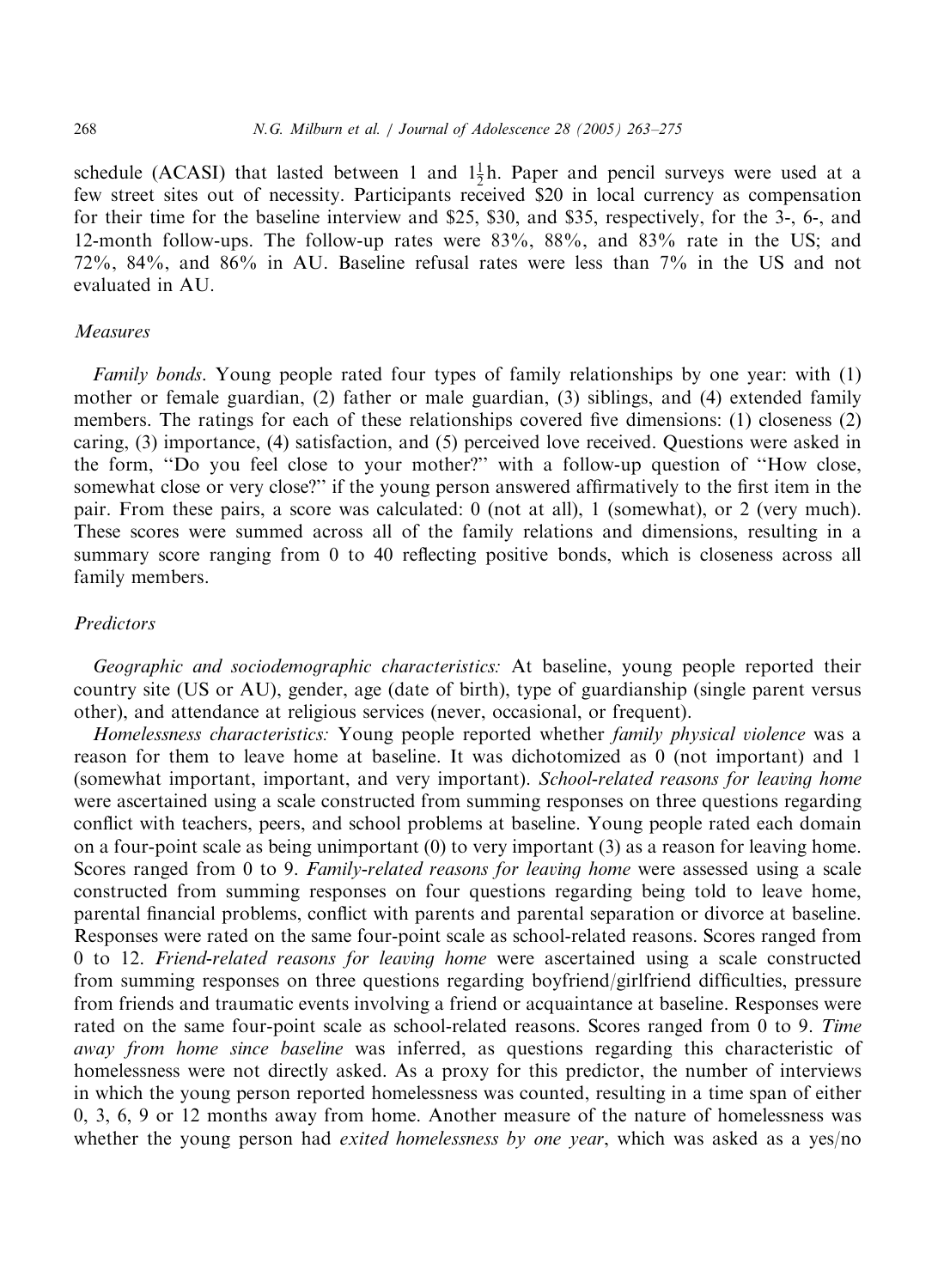question in the form, "Are you currently not living with a parent or guardian?" during the 12month follow-up.

Externalizing behaviours: Four externalizing problem behaviours were scored ''1'' if present or ''0'' if absent and summed at each assessment point (baseline, 3 and 6 months): (1) contact with the criminal justice system,  $(2)$  unprotected sex,  $(3)$  alcohol use, or  $(4)$  drug use. Scores ranged from 0 to 4, depending on how many of the behaviours were reported. In the case of missing responses, the score was adjusted based on the number of non-missing responses. Injecting drug use was included as a separate binary predictor, established on the basis of whether the participant injected any of the injectable drugs that they used. Questions were asked in the form, ''When you used [drug] over the past 3 months, did you inject it?'' Injecting drug use was excluded from the EB scale, as it is a less-common behaviour.

Emotional distress: Emotional distress was ascertained by the Brief Symptom Inventory (BSI; [Derogatis, 1993](#page-11-0)), which is a 53-item inventory that examines symptoms of mental distress at each follow-up point. The BSI yielded a global severity index (alpha  $(\alpha) = 0.96$ ) and subscales for anxiety ( $\alpha = 0.79$ ) and depression ( $\alpha = 0.76$ ). Participants rated the level of severity for each symptom during the previous week on a scale from 0 (not at all) to 4 (extremely).

Social support: Family emotional support was measured as the number of people the participants could seek emotional support from, that is, talking about problems to, as reported at baseline. Scores on this measure ranged from 0 to 3 points, with one point each for father, mother and siblings. Instrumental support that was not financial included several items. The *existence of an* adult the young person could go to for guidance, help and support (yes/no) was reported at baseline. Five types of social network members (close friends, peers, mother, father, siblings) were rated on a 0 (not at all helpful) to 2 (very helpful) scale to form an index of family and friend helpfulness, specifically how helpful each person is when the young person had a personal problem. Scores ranged from 0 to 10. Family financial support was assessed by rating three types of social network members (mother, father, and siblings) on a 0–2 scale ("not at all" to "a great deal") to form an index of providing financial support when money was needed. Scores ranged from 0 to 6. Having fun socially with peers and friends was summed from two items scaled 0–2 ("not at all" to "a great deal'') for how much fun the participant had with friends and peers at baseline. Scores ranged from 0 to 4.

# Analysis plan

The analysis proceeded in three stages. In the first stage, the longitudinal covariates, EB and BSI, were summarized with intercepts and slopes calculated for each participant. These summary measures were then used as predictors in regression analyses. Secondly, a best subsets selection procedure was conducted in SAS usingall of the predictor variables to determine predictors admitted into the final multivariate regression model with family bonds as the outcome. This procedure ranks subsets of predictors from the full model based on the Adjusted  $R<sup>2</sup>$  statistic, to facilitate the selection of a smaller predictive model. Finally, predictor variables selected in by the best subsets selection procedure were included in a multivariate linear regression analysis with family bonds as the outcome.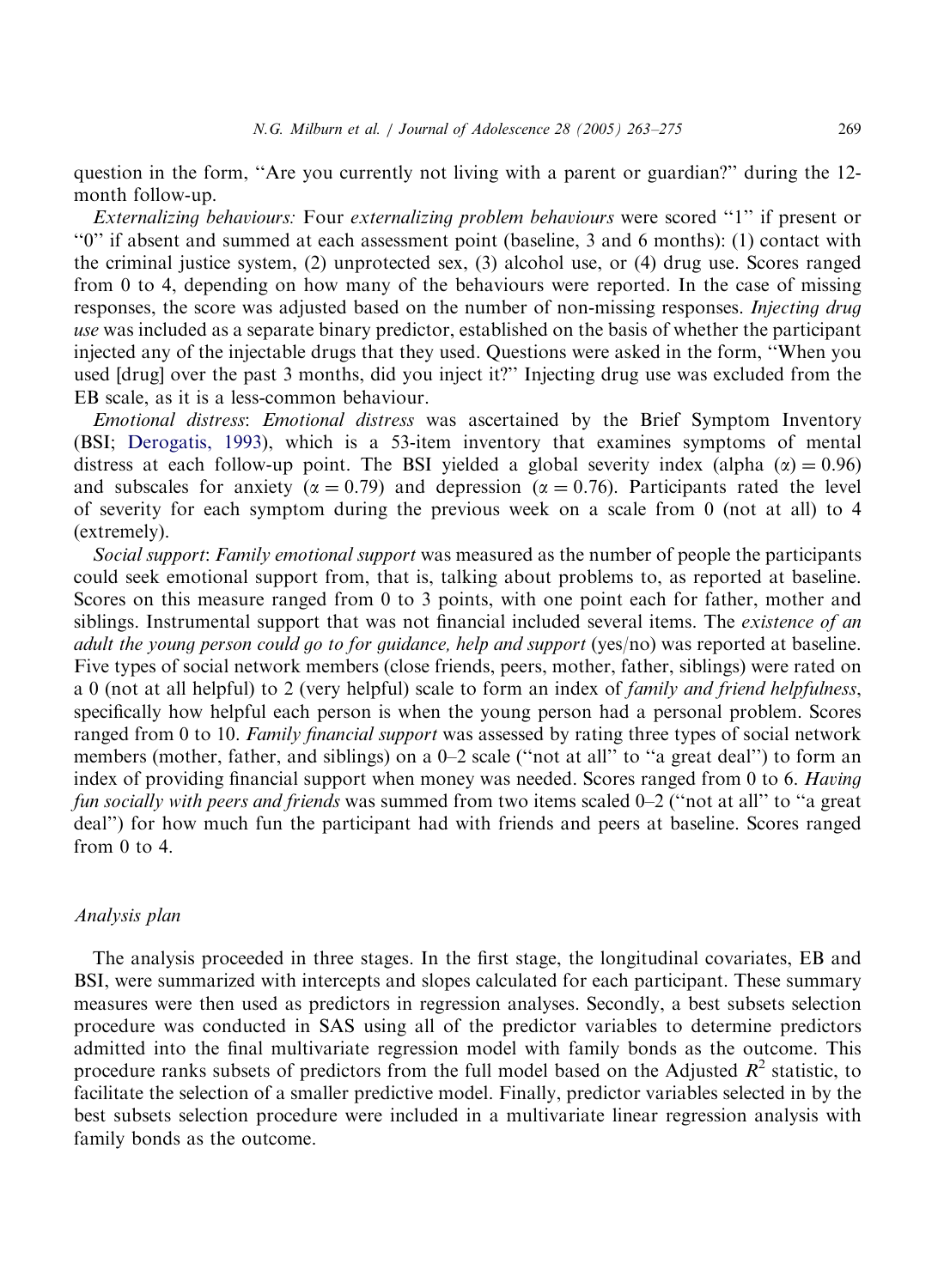#### Results

Sample description. Complete data were available for 325 of 355 (92%) of newly homeless young people: 201 young people from the US  $(62\%)$  and 124 young people from AU (38%). Across sites, there were more females (59%) than males (41%). Young people ranged in age from 12 to 20, with 21% between 12 and 14, 38% between 15 and 16, 34% between 17 and 18, and 6% between 18 and 20. In the US, 19% were White (non-Hispanic), 22% were African American, 45% were Hispanic, and 14% were of other races/ethnicities.

Predictors of family bonds. From the best subsets regression procedure, a model was selected on the basis of the Adjusted  $R^2$  statistic. Models with up to 12 covariates were investigated, and the final model that was selected contained eight covariates. The following variables were dropped from the final model, as they were not found to be the best multivariate predictors of family bonds: age, gender, site (AU or US), injection drug use, existence of an adult that the young person could go to for help, baseline family and friend helpfulness, reasons for leaving home related to the family, reasons for leaving home related to friends, reason for leaving home related to family violence, religious service attendance, single-parent household, time away from home since baseline and whether the young person had exited homelessness by one year. Table 1 displays univariate descriptive statistics for variables selected into the final regression model. There was a fair degree of variability in family bonds scores at one year, with scores across the entire range of the five-item scale (0 to 40), and a high degree of internal reliability (Cronbach  $\alpha = 0.87$ ). The mean BSI score was in the normative range at baseline; baseline BSI scores for the sample were not significantly different from the adolescent non-patient norms ([Derogatis, 1993](#page-11-0)) for females ( $t = 1.37$ ;  $p = 0.17$ ) or males ( $t = 0.21$ ;  $p = 0.84$ ). Moreover, emotional distress as reflected on the BSI decreased over the next year (reflected in a negative slope over the 3, 6, and 12 month assessments). Likewise, the proportion of participants who could be classified as reaching

Table 1

|  |  |  |  |  |  | Univariate descriptive statistics for the outcome and covariates selected into the multivariate regression model |  |
|--|--|--|--|--|--|------------------------------------------------------------------------------------------------------------------|--|
|  |  |  |  |  |  |                                                                                                                  |  |
|  |  |  |  |  |  |                                                                                                                  |  |
|  |  |  |  |  |  |                                                                                                                  |  |

|                                         | $\boldsymbol{N}$ | Mean  | Median         | S.D. | Minimum  | Maximum |
|-----------------------------------------|------------------|-------|----------------|------|----------|---------|
| Family bonds score                      | 325              | 23.59 | 24             | 9.21 | $\theta$ | 40      |
| BSI, baseline                           | 325              | 0.78  | 0.64           | 0.57 | $\theta$ | 2.91    |
| BSI clinical caseness, baseline         | 325              | 0.23  | 0              | 0.42 | $\theta$ |         |
| BSI, 3-month                            | 287              | 0.64  | 0.47           | 0.53 | $\Omega$ | 2.40    |
| BSI clinical caseness, 3-month          | 287              | 0.18  | 0              | 0.38 | $\Omega$ |         |
| BSI, 6-month                            | 321              | 0.57  | 0.43           | 0.52 | $\theta$ | 3.04    |
| BSI clinical caseness, 6-month          | 321              | 0.14  | 0              | 0.35 | $\Omega$ |         |
| EB. baseline                            | 325              | 1.68  | $\mathfrak{D}$ | 1.24 | $\Omega$ |         |
| EB, 3-month                             | 287              | 1.55  |                | 1.30 | $\Omega$ |         |
| EB, 6-month                             | 321              | 1.65  | $\mathfrak{D}$ | 1.29 | $\theta$ |         |
| Family emotional support, baseline      | 325              | 1.43  |                | 1.06 | $\theta$ |         |
| Family financial support, baseline      | 325              | 2.44  |                | 1.73 | $\Omega$ |         |
| Having fun with friends, baseline       | 325              | 3.15  | 3              | 0.92 | $\Omega$ |         |
| School-related reasons for leaving home | 325              | 1.17  | 0              | 1.84 | $\theta$ | 9       |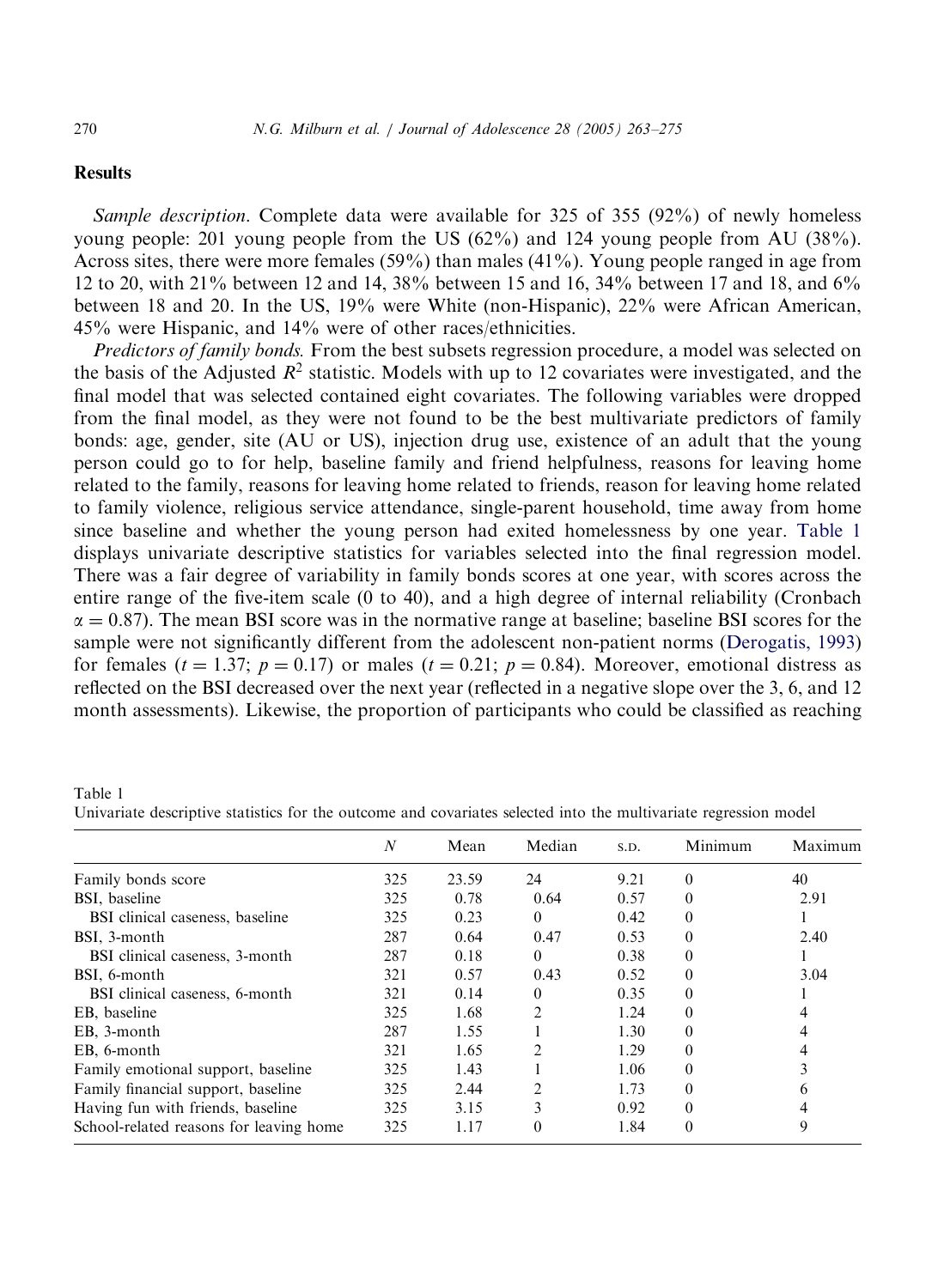clinical caseness [\(Derogatis, 1993\)](#page-11-0) also decreased over the year. EB did not demonstrate a clear pattern of decline in the year following baseline.

To summarize the relationships between family bonds and the predictors included in the final regression model, the family bonds score was also summarized as a binary outcome using a median split. Scores greater than 23 were classified as ''high'' family bonds and scores less than or equal to 23 were classified as "low" family bonds. As shown in Table 2, young people classified as having low family bonds reported significantly less emotional and financial support from family, significantly higher numbers of EB and some indication of higher emotional distress. Table 2 also shows some differences between the two groups in the trend EB over time—those in the low family bonds group had a fairly consistent level of EB while those in the high family bonds group tended to have fewer EB over time.

The results of the multivariate linear regression analysis are shown in [Table 3](#page-9-0). Family bonds by one year were significantly predicted by both the initial level of EB and the rate at which these behaviours decreased over the next year (as reflected in the slope). The more EB a young person demonstrated at baseline, the lower the family bonds score reported by one year. The more EB decreased over time, the greater the family bonds score by one year, as also suggested by the bivariate analysis in Table 2. While related to family bonds in the bivariate analyses, initial levels of emotional distress on the BSI and changes in emotional distress over time were not significantly predictive of family bonds by one year.

Family bonds by one year were significantly related to higher social support reported at baseline. The more family emotional support and financial support reported at baseline the higher the family bonds by one year. Although the variables reflecting school-related reasons for leaving home and having fun with friends were selected into the model as predictors, they were not significantly predictive of family bonds by one year in the multivariate model.

|                                                | Low bonds $(n = 185)$ | High bonds $(n = 170)$ |
|------------------------------------------------|-----------------------|------------------------|
| <i>Emotional distress</i>                      |                       |                        |
| BSI, baseline—mean (s.p.)                      | 0.83(0.57)            | 0.73(0.55)             |
| BSI clinical caseness, baseline                | $26.4\%$              | $17.9\%$               |
| BSI, $3$ -month—mean $(s.p.)$                  | 0.73(0.57)            | $0.57(0.48)$ **        |
| BSI clinical caseness, 3-month                 | $21.3\%$              | $12.9\%$               |
| BSI, 6-month—mean (s.p.)                       | 0.64(0.53)            | $0.49(0.48)$ **        |
| BSI clinical caseness, 6-month                 | $18.4\%$              | $8.6\%$ <sup>*</sup>   |
| <i>Externalizing behaviours</i>                |                       |                        |
| EB, baseline—mean (s.p.)                       | 1.83(1.29)            | $1.52(1.18)^*$         |
| EB, 3-month—mean $(s.D.)$                      | 1.81(1.29)            | $1.29(1.28)$ ***       |
| EB, 6-month—mean $(s.D.)$                      | 1.86(1.30)            | $1.37(1.25)$ ***       |
| Family emotional support, baseline—mean (s.p.) | 1.16(0.98)            | $1.70(1.05)$ ****      |
| Family financial support, baseline—mean (s.p.) | 1.88(1.55)            | $2.88(1.76)$ ****      |
| Having fun with friends, baseline—mean (s.p.)  | 3.08(0.97)            | 3.20(0.87)             |
| School-related reasons scale—mean (s.p.)       | 1.10(1.84)            | 1.19(1.81)             |

Table 2

Descriptive statistics for the predictors included in the regression model by level of family bonds

Chi-square  $(\chi^2)$  tests for percentages and *t*-tests for means: \*p<0.05; \*\*p<0.01; \*\*\*p<0.001; \*\*\*p<0.0001.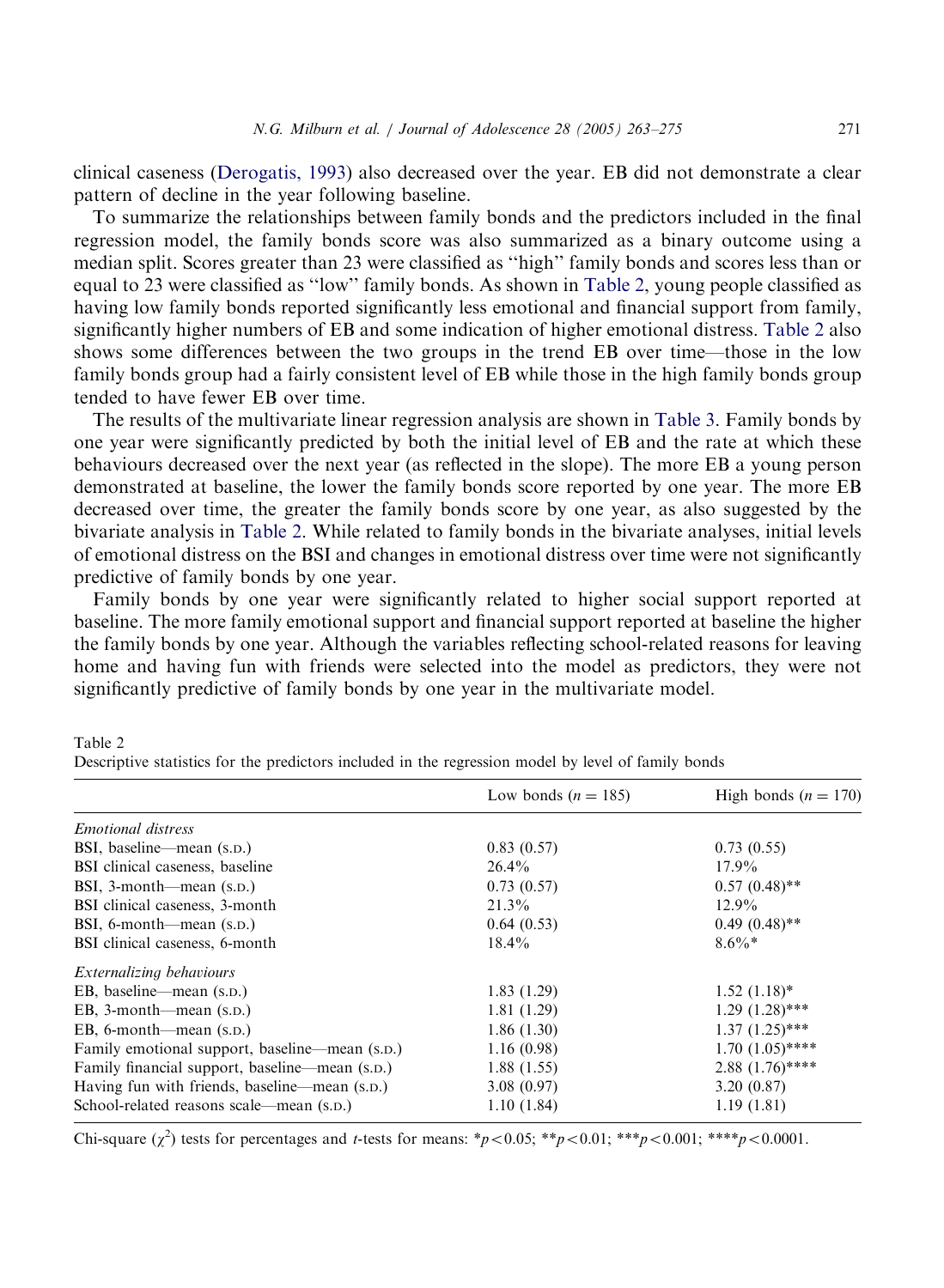|                                         | Coefficient estimate | Standard error | $p$ -value |
|-----------------------------------------|----------------------|----------------|------------|
| Intercept                               | 21.84                | 2.20           | < 0.0001   |
| EB slope                                | $-2.09$              | 0.95           | 0.028      |
| EB intercept                            | $-0.91$              | 0.46           | 0.048      |
| <b>BSI</b> slope                        | $-3.10$              | 2.25           | 0.169      |
| <b>BSI</b> intercept                    | $-1.77$              | 1.11           | 0.113      |
| Family emotional support, baseline      | 1.56                 | 0.53           | 0.003      |
| Family financial support, baseline      | 1.06                 | 0.33           | 0.001      |
| Having fun with friends, baseline       | $-0.33$              | 0.53           | 0.535      |
| School-related reasons for leaving home | 0.40                 | 0.26           | 0.131      |

<span id="page-9-0"></span>Table 3

Multivariate regression analysis, coefficient estimates, standard errors, and p-values ( $N = 325$ )

#### **Discussion**

It is often argued that conflictual family relationships, especially in situations in which parents are substance users or abusers, are the primary reasons for adolescents runningaway from home [\(Whitbeck, 1999](#page-12-0); [Tyler et al., 2004](#page-11-0)). Staff at temporary shelters and community-based agencies servicing high-risk young people often does not want to attempt to reunite homeless young people with families, assuming that the family will further abuse the young people or inflict other emotional harm [\(Sullivan](#page-11-0) & [Knutson, 2000](#page-11-0)). Yet, Milburn and colleages [\(Milburn et al., in](#page-11-0) [submission](#page-11-0)) have demonstrated that 65% of newly homeless young people in Los Angeles County return to live at home, usually with a parent or parents, within the first year;  $25\%$  of young people return home in Melbourne in a similar time period. Returning home at this rate was unexpected.

Family bonds were not anticipated to be high among homeless young people; however, there was a large degree of variability in the bonds reported among newly homeless young people one year later. Some young people reported high rates of feeling loved, cared for, satisfied and important to their families; others reported the opposite pattern. The variability in the reports of family bonds one year later suggest the importance of understanding how the social service system, the family, and the young person interact over time in order to lead to long-term perceptions of family alienation or perceiving a highly satisfying relationship with one's family. Both types of perceptions were demonstrated in this sample.

The predictors of who felt close and who felt distant were unrelated to gender, age, country site, time away from home, exiting homelessness, or a history of family violence. These findings are surprising. For example, given that girls are far more oriented to their social relationships than are boys, we anticipated the girls would feel high levels of family bonds at one year. We also anticipated that young people who were younger, had exited homelessness, and reported family violence was not a reason for leaving home would have higher levels of family bonds than their counterparts. This was not observed. Rather than demographic characteristics or geographic and homelessness context, family bonds are associated with factors related to social and behavioural problems.

Demonstrating externalizing problem behaviours (contact with the criminal justice system, sexual risk, and substance use) is associated with lower levels of family bonds a year later. Both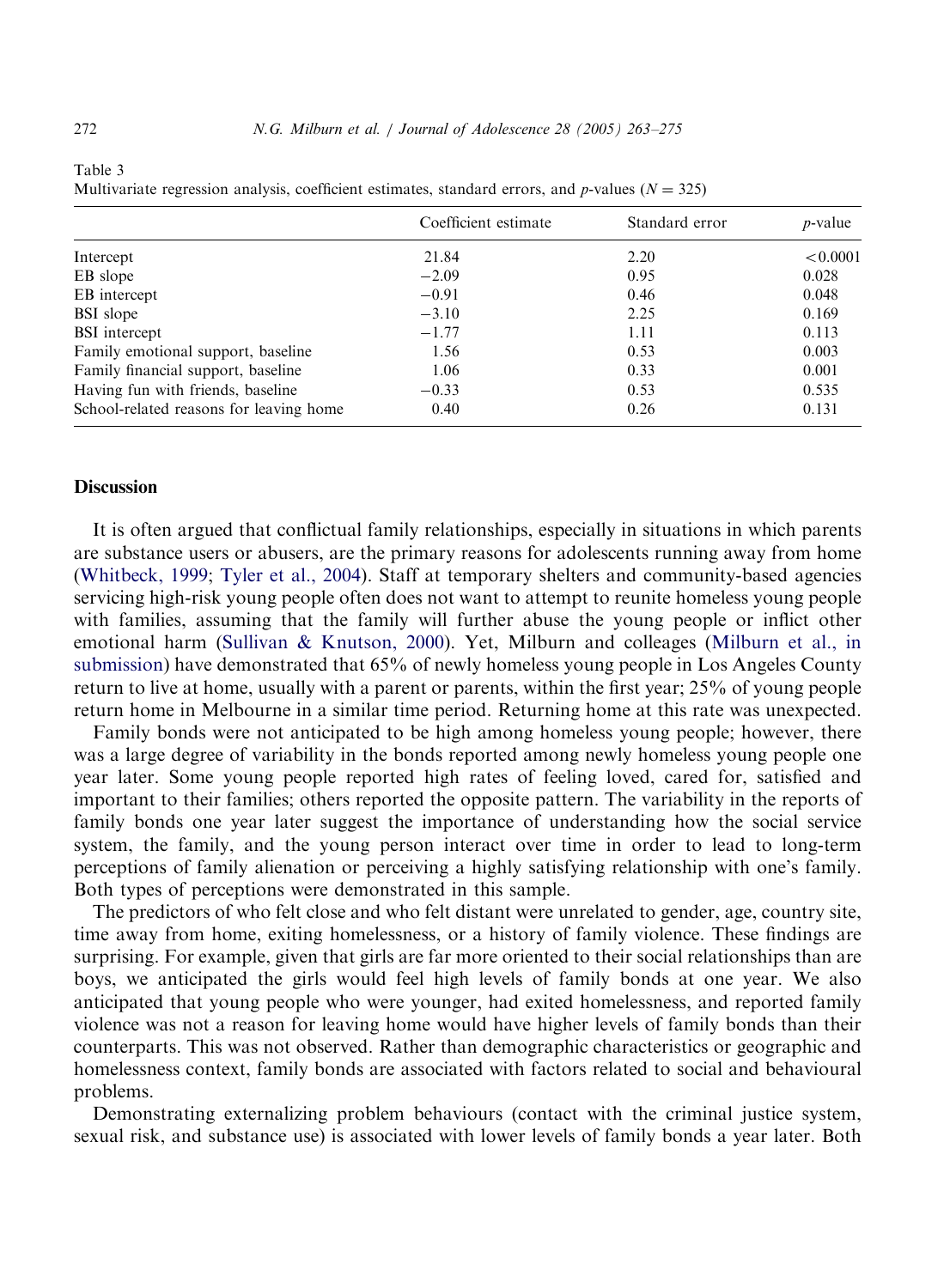<span id="page-10-0"></span>the initial level of EB and increases over time in EB are associated with worse family relationships. Parents often do not respond warmly to the socially unpredictable and argumentative behaviours that accompany adolescent substance abuse ([Donohue, DeCato, Azrin, Teichner, 2001\)](#page-11-0) or involvement in the peer networks that engage in high rates of sexual risk acts. It is unclear whether the adolescents become involved in EB because the family has lower levels of bonds or family bonds decrease when EB increase, given that we do not have any ratings of family bonds at baseline. However, it appears that an inverse relationship between bonds and externalizing acts would be anticipated.

Given that the young people were rating family bonds, it was also expected that emotional distress (depression, anxiety, overall distress) would be associated with family bonds. Emotional distress is unrelated to perceptions of family bonds.

Family bonds were also associated with social support from family, and not just social and behavioural problems. The higher the degree of financial and emotional support in one's familial network when initially exiting home, the more likely homeless young people will report higher levels of family bonds one year later. These data suggest that the families that provided instrumental and emotional support to their children who had left home experienced benefits in family bonds by one year. Our findings support the development of family-focused interventions that assist parents and siblings to provide supportive family interactions as an important early intervention strategy for newly homeless young people. Family-focused interventions are not appropriate for all homeless young people. Nonetheless, our findings show that some newly homeless young people do have family bonds that can be viewed as strengths to build upon in developing interventions for these homeless adolescents.

There were some limitations in our study. The findings were based upon self-report data. ACASI was used for sensitive questions on stigmatizing behaviours such as alcohol and other drug use, and sexual activities to minimize bias. Nonetheless, homeless young people in this sample may have been reluctant to report undesirable behaviours such as unprotected sex, and alcohol and other drug use. Another limitation was that different strategies for recruiting homeless young people were used in the US and AU because of differences in the service sectors approaches to research practices in the two countries. The sample from AU may not adequately represent newly homeless young people in AU because agency staff may have been somewhat biased in their referrals of young people to the study. Agency staff in AU were, however, thoroughly briefed on eligibility requirements for the study, and 83% of the agencies that served homeless young people in Melbourne participated in the study. A final limitation is that baseline data on family bonds were not collected. The direction of the relationship between the predictors and family bonds cannot be determined.

#### References

Ayerst, S. L. (1999). Depression and stress in street youth. Adolescence, 34(135), 567–575.

Bao, W. N., Whitbeck, L. B., & Hoyt, D. R. (2000). Abuse, support, and depression among homeless and runaway adolescents. Journal of Health and Social Behavior, 41(4), 408–420.

Baer, J. (1999). The effects of family structure and SES on family processes in early adolescence. Journal of Adolescence, 22(3), 341–354.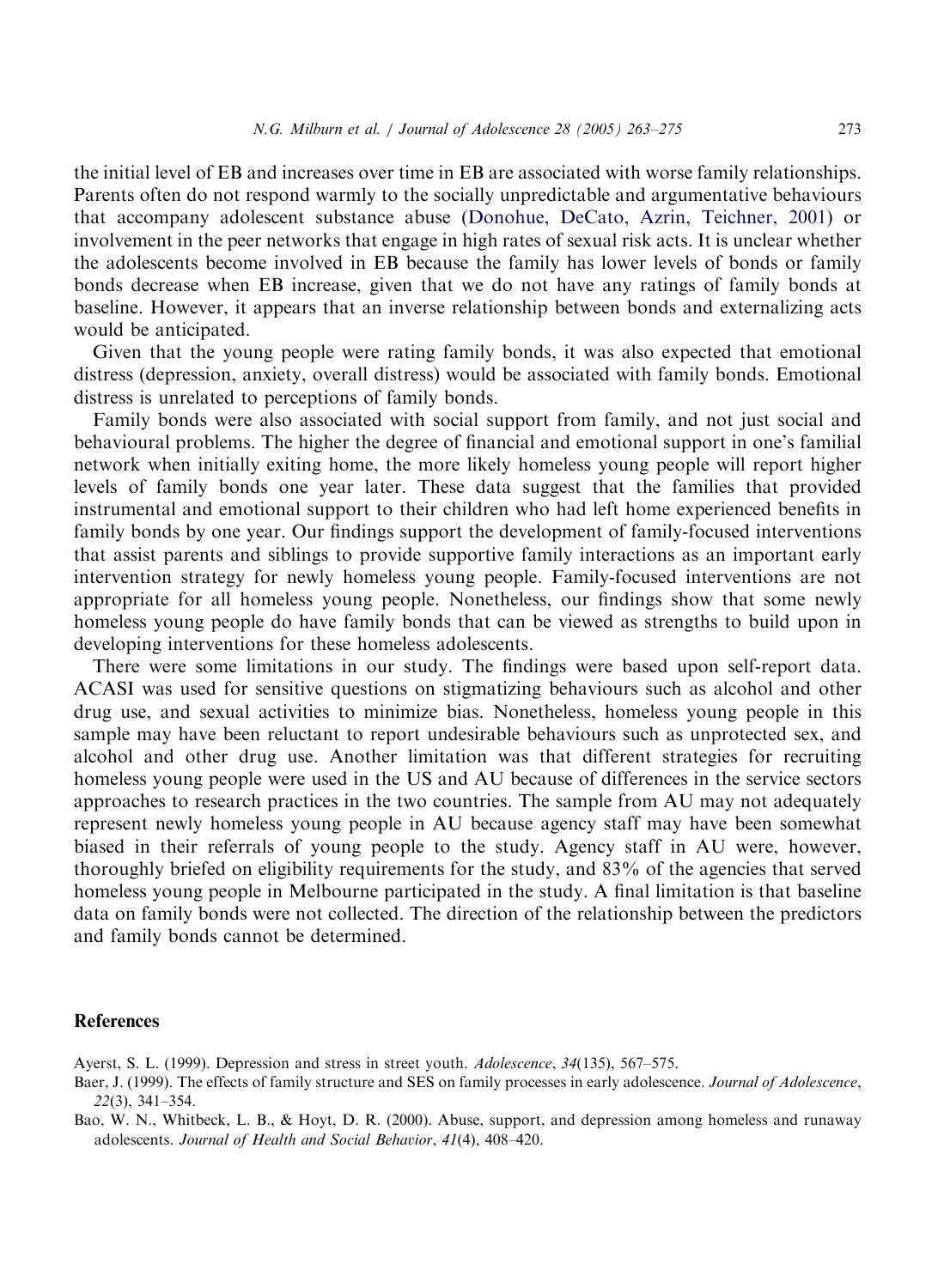- <span id="page-11-0"></span>Brooks, R., Milburn, N. G., Witkin, A., & Rotheram-Borus, M. J. (2004). System-of-care for homeless youth: service providers' perspective. Evaluation and Program Planning, 27, 443–451.
- Derogatis, L. R. (1993). Brief Symptom Inventory: Administration, scoring, and procedures manual. Minneapolis, MN: National Computer Systems.
- Donohue, B., DeCato, L. A., Azrin, N. H., & Teichner, G. A. (2001). Satisfaction of parents with their conductdisordered and substance-abusingyouth. Behavior Modification, 25(1), 21–43.
- Greene, J. M., Ringwalt, C. L., & Iachan, R. (1997). Shelters for runaway and homeless youths: Capacity and occupancy. Child Welfare, 76(4), 549–561.
- Greene, J. M., Ennett, S. T., & Ringwalt, C. L. (1999). Prevalence and correlates of survival sex among runaway and homeless youth. American Journal of Public Health, 89(9), 1406-1409.
- Kim, U., Trandis, H. C., Kagitchibasi, C., Choi, S-C., & Yoon, C. (1994). Individualism and collectivism: Theory, method, and applications. Thousand Oaks, CA: Sage.
- Kipke, M. D., Simon, T. R., Montgomery, S. B., Unger, J. B., & Iversen, E. F. (1997). Homeless youth and their exposure to and involvement in violence while living on the streets. Journal of Adolescent Health,  $20(5)$ ,  $360-367$ .
- Lee, M. B., Lester, P., & Rotheram-Borus, M. J. (2002). The relationship between adjustment of mothers with HIV and their adolescent daughters. Journal of Clinical Child Psychology and Psychiatry, 7, 71–84.
- Markham, C. M., Tortolero, S. R., Escobar-Chaves, S. L., Parcel, G. S., Harrist, R., & Addy, R. C. (2003). Family connectedness and sexual risk-taking among urban youth attending alternative high schools. Perspectives in Sexual and Reproductive Health, 35(4), 174–179.
- McCaskill, P. A., Toro, P. A., & Wolfe, S. M. (1998). Homeless and matched housed adolescents: A comparative study of psychology. Journal of Clinical Child Psychology, 27, 306–319.
- McMorris, B. J., Tyler, K. A., Whitbeck, L. B., & Hoyt, D. R. (2002). Familial and ''on-the-street'' risk factors associated with alcohol use among homeless and runaway adolescents. Journal of Studies on Alcohol, 63(1), 34–43.
- Milburn, N., Rotheram-Borus, M. J., Rice, E., Mallett, S., & Rosenthal, D. (in submission). Cross-national variations in behavioral profiles among homeless youth. American Journal of Community Psychology.
- Molnar, B. E., Shade, S. B., Kral, A. H., Booth, R. E., & Watters, J. K. (1998). Suicidal behavior and sexual/physical abuse among street youth. Child Abuse and Neglect, 22(3), 213–222.
- Powers, J. L., Eckenrode, J., & Jaklitsch, B. (1990). Maltreatment among runaway and homeless youth. Child Abuse and Neglect, 14(1), 87–98.
- Robertson, M.J., & Toro, P.A. (1999). Homeless youth: Research, intervention and policy. In: L.B. Fosburg& D.L. Dennis (Eds.), Practical lessons: The 1998 national symposium on homeless research, (pp. 3.1–3.32). Washington, DC: US Department of Housingand Urban Development and US Department of Health and Human Services.
- Saewyc, E. M. (2003). Influential life contexts and environments for out-of-home pregnant adolescents. Journal of Holistic Nursing, 21(4), 343–367.
- Schaffner, L. (1998). Searching for connection: A new look at teenaged runaways. Adolescence, 33(131), 619–627.
- Snarey, J. R., & Dollahite, D. C. (2001). Varieties of religion–family linkages. Journal of Family Psychology, 15(4), 646–651.
- Steinberg, L., & Morris, A. S. (2001). Adolescent development. Annual Review of Psychology, 52, 83–110.
- Sullivan, P. M., & Knutson, J. F. (2000). The prevalence of disabilities and maltreatment among runaway children. Child Abuse and Neglect, 24(10), 1275–1288.
- Sutherland, I., & Shepherd, J. P. (2001). Social dimensions of adolescent substance use. Addiction, 96(3), 445–458.
- Tinsley, B. J., Lees, N. B., & Sumartojo, E. (2004). Child and adolescent HIV risk: Familial and cultural perspectives. Journal of Family Psychology, 18(1), 208–224.
- Toro, P. A., & Goldstein, M. S. (August, 2000). Outcomes among homeless and matched housed homeless adolescents: A longitudinal comparison. 108th annual convention. Washington, DC: American Psychological Association.
- Tyler, K. A., & Cauce, A. M. (2002). Perpetrators of early physical and sexual abuse amonghomeless and runaway adolescents. Child Abuse and Neglect, 26(12), 1261–1274.
- Tyler, K. A., Cauce, A. M., & Whitbeck, L. (2004). Family risk factors and prevalence of dissociative symptoms among homeless and runaway youth. *Child Abuse and Neglect*, 28(3), 355–366.
- Tyler, K. A., Hoyt, D. R., Whitbeck, L. B., & Cauce, A. M. (2001). The effects of a high-risk environment on the sexual victimization of homeless and runaway youth. Violence and Victims, 16(4), 441–455.